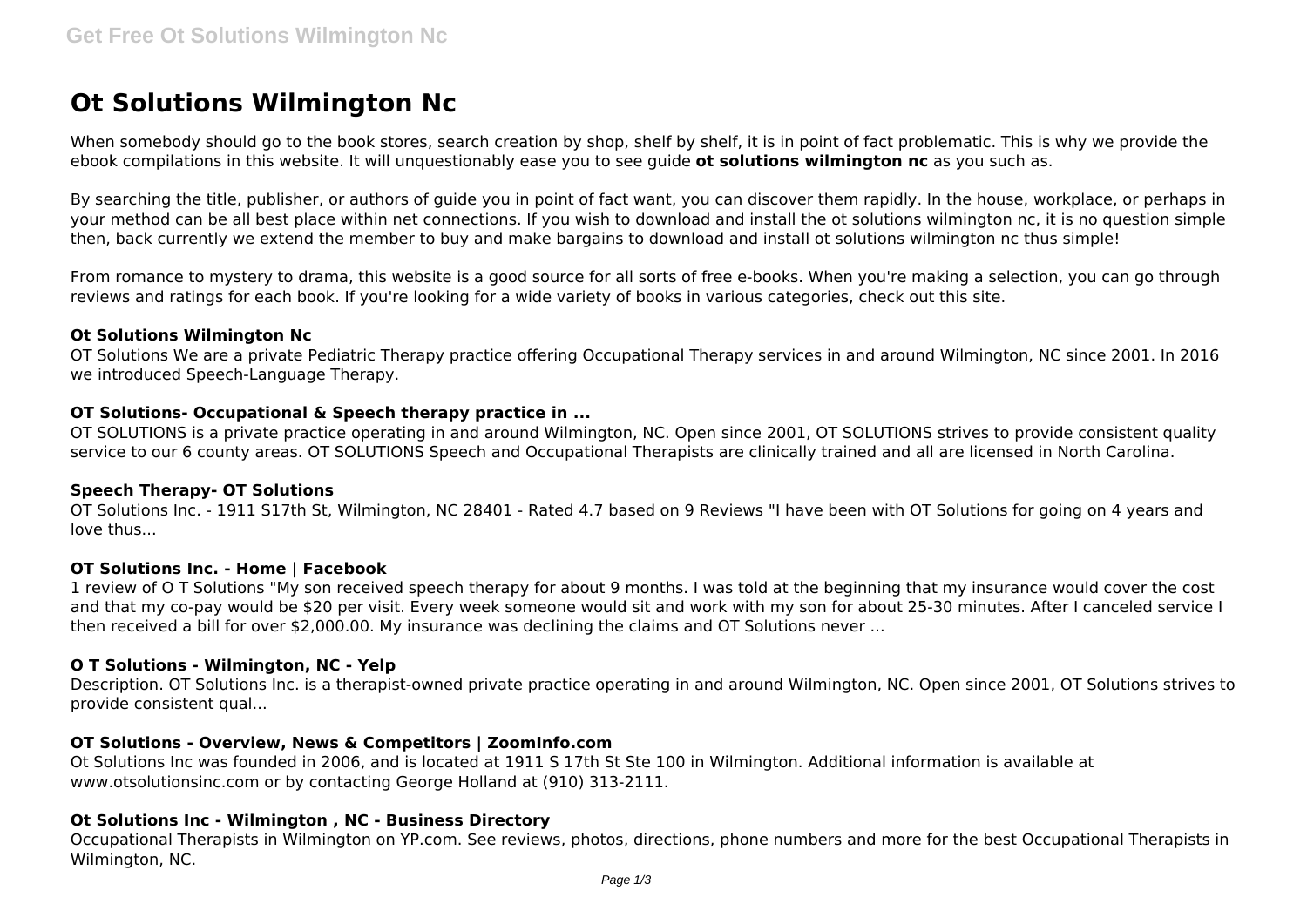## **Best 30 Occupational Therapists in Wilmington, NC with ...**

Creative Hands Occupational Therapy was established in 2000. Since then we have helped hundreds of children reach the highest heights of their ability. We serve children in and around the Wilmington, NC area, specifically in the counties of Brunswick, New Hanover, Pender, Bladen and Columbus.

## **Creative Hands Occupational Therapy**

3901 Wrightsville Avenue, Wilmington, North Carolina 28403, United States 100 W. Freemont STE 100 B, Burgaw, NC 28425 Office: (910) 679-8385 Fax: (910) 679-8387 Hours

## **Coastline Therapy Group, LLC - Therapy, Occupational and ...**

She founded Therapeutic Solutions in 2003 with a focus on serving populations that are typically under-served. She has a Masters degree in OT from UNC Chapel Hill, a certification in low vision rehab from the University of Alabama at Birmingham and a certification in business coaching from NC

## **Low Vision Occupational Therapy | Therapeutic Solutions of NC**

Welcome to Self Care Therapy. Self Care Therapy is a wellness center in Wilmington, NC, dedicated to helping patients manage life with chronic diseases through treatment plans that include life coaching, fall prevention and lymphedema management.

## **Chronic Disease Wellness Center - Self Care Therapy**

Search and apply for the latest Occupational therapist assistant jobs in Wilmington, NC. Verified employers. Competitive salary. Full-time, temporary, and part-time jobs. Job email alerts. Free, fast and easy way find a job of 1.404.000+ postings in Wilmington, NC and other big cities in USA.

## **Occupational therapist assistant jobs in Wilmington, NC**

OT Solutions Inc. is a therapist-owned private practice operating in and around Wilmington, NC. Open since 2001, OT Solutions strives to provide consistent quality service to our 7 county areas. Counties we serve: New Hanover, Brunswick, Columbus, ...

## **Crystal Powell - General Manager - OT Solutions Inc ...**

Contact Teleco Teleco of Wilmington 5221-A Oleander Drive, Wilmington, NC 28403. Phone: (910) 791-7000 Fax: (910) 791-7801 Toll free: (800) 326-4166 Please call 910.791.7000 for 24 Hour Emergency Service Calls or if your system is down.

## **Contact Teleco**

Find the best Occupational Therapy on Yelp: search reviews of 6 Wilmington businesses by price, type, or location.

## **Occupational Therapy in Wilmington - Yelp**

Occupational Therapist Jobs in Wilmington, NC (1 - 15 of 25) Occupational Therapist - Nationwide Travel / Locum Tenen (Whiteville, NC) Healthcare · Hcen Travel Solutions · Whiteville, NC. Of all the Healthcare Professional specialties we offer, Occupational Therapist are 1 of the specialties that have the most difference be...

# **Occupational Therapist Jobs in Wilmington, NC | Job ...**

PT Solutions is a therapist-owned physical therapy practice with treatment locations across Alabama, California, Florida, Georgia, Illinois, Kansas,